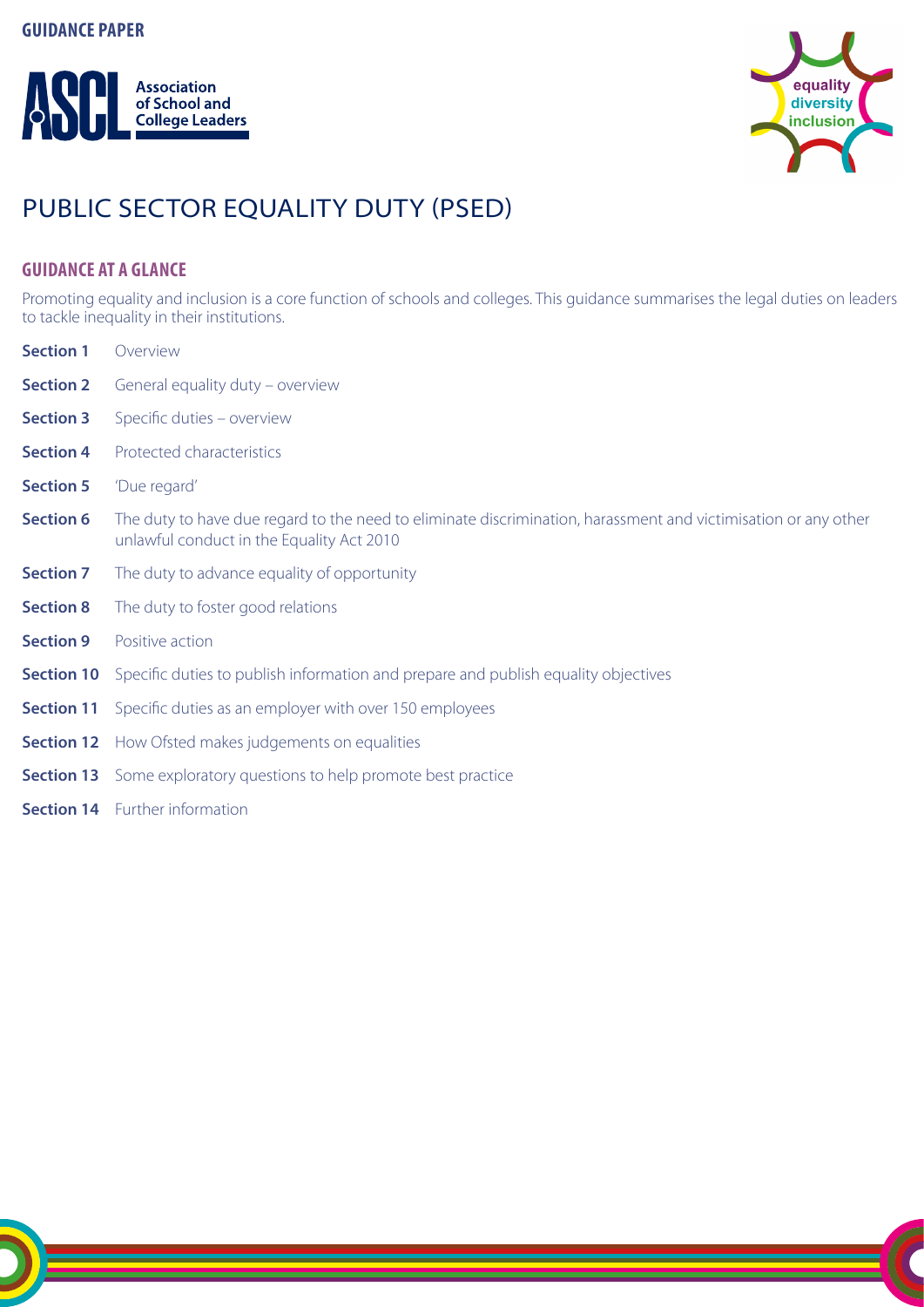## **1 OVERVIEW**

The public sector equality duty (PSED), known as the 'equality duty', was introduced by the Equality Act 2010 (the Act). The Act brought previous equalities law under one umbrella, replaced existing race, disability and gender equality duties and extended protection to further 'protected characteristics'.

The equality duty applies to all types of schools and colleges across all phases and places duties on leaders, trustees and governors.

The equality duty should be integrated into the way that the school or college carries out all of its functions.

The duty provides a framework to help focus attention on the impact of decisions and policies on particular groups, to identify priorities and strategies to tackle them.

The equality duty has two main parts: a 'general' equality duty and 'specific duties'.

## **2 GENERAL EQUALITY DUTY: OVERVIEW**

The equality duty requires schools and colleges to think about the interests of and effects on all students, staff and the whole community in everything that it does, including decision making and all policies. It must act in a way which is fair, nondiscriminatory, and does not put individuals or groups at a disadvantage. It must develop strategies to rectify situations where particular groups are at a disadvantage in order to meet the different needs of all learners.

The duty makes clear that this will not always be about treating all people exactly the same. Schools and colleges must consider where there is a need to overcome existing inequalities.

In most instances schools and colleges will already collect sufficient information to fulfil their equality duty. Discretion lies with the leader to decide if they have enough information about students with different protected characteristics to meet their equality duty.

The equality duty has three main elements which schools and colleges must give 'due regard' to in carrying out their functions as public bodies. Across all the protected characteristics they must:

- 1 eliminate discrimination, harassment and victimisation or any other unlawful conduct in the Equality Act 2010
- 2 advance equality of opportunity
- 3 foster good relations

The equalities impact in respect of each of these elements should be recorded, monitored and kept under constant review.

### **3 SPECIFIC DUTIES: OVERVIEW**

The specific duties require public bodies including schools and colleges to publish relevant, proportionate information demonstrating their compliance with the equality duty, and to specific, measurable equality objectives. Schools and colleges must:

- $\bullet$  publish information on how they are complying with the equality duty
- $\bullet$  devise and publish their own equality objectives

It is up to individual institutions to determine how to comply with the specific duties, including how they balance competing priorities and set priorities. Compliance will look different depending on the context and size of the school or college.

There are further specific duties for employers in schools and colleges with over 150 employees. Public bodies with over 150 employees must consider how their activities as employers affect people who share different protected characteristics and publish information to show that they did this (see Section 11).

### **4 PROTECTED CHARACTERISTICS**

The Equality Act extended previous race, gender and disability equalities legislation to cover the wider 'protected characteristics' listed:

- $\bullet$  sex
- $\bullet$  age\*
- $\bullet$  race
- $\bullet$  disability
- religion or belief
- sexual orientation
- $\bullet$  gender reassignment\*\*
- $\bullet$  pregnancy or maternity

\*age: a relevant characteristic considering a school or college's duties as an employer but not in relation to students.

\*\* gender reassignment: there has been some confusion about the application of the duty for children identifying as trans, particularly in single sex schools. The Equality Human Rights Commission (EHRC) is soon to publish guidance for schools on how to apply the law.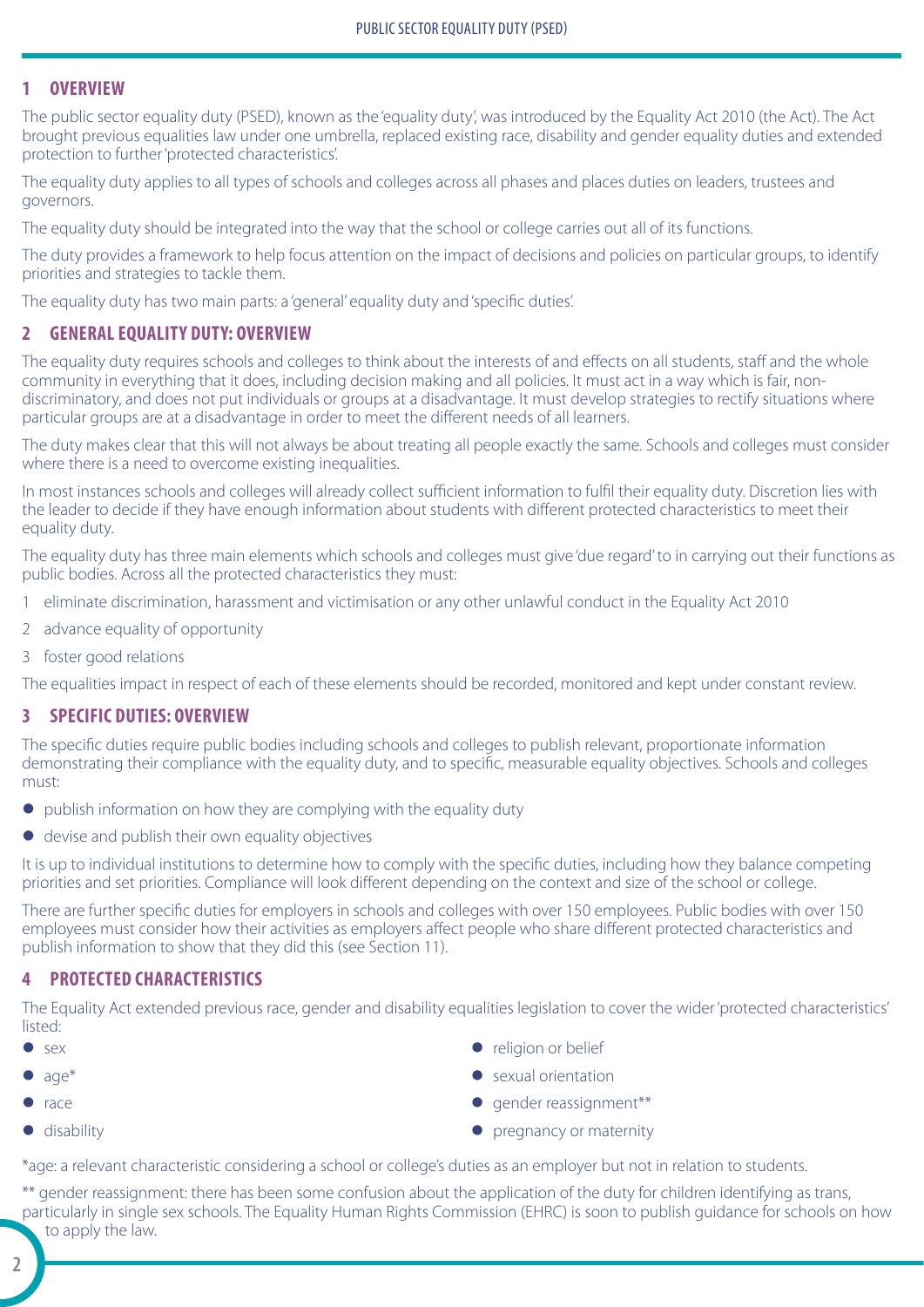### **5 DUE REGARD**

Schools and colleges must integrate the equality duty into the way it carries out all of its functions. 'Due regard' means giving 'relevant and proportionate consideration to the duty' and actively consider the equality implications for students and staff with protected characteristics in all aspects of its policy development and decision making.

Schools and colleges must separately consider each of the three elements of the duty (eg eliminating discrimination must be considered separately from fostering good relations).

Schools and colleges should record the steps they have taken to show 'due regard'.

## **6 THE DUTY TO HAVE DUE REGARD TO THE NEED TO ELIMINATE DISCRIMINATION, HARASSMENT AND VICTIMISATION OR ANY OTHER UNLAWFUL CONDUCT IN THE EQUALITY ACT 2010**

Discrimination can be direct and indirect. Direct discrimination is when someone is treated less favourably than someone else because of their protected characteristic(s). Indirect discrimination is when a provision that applies to everyone particularly disadvantages particular groups.

Harassment is unwanted conduct with the purpose or effect of violating a person's dignity or which creates an intimidating, hostile, degrading, humiliating or offensive environment.

Victimisation is when a person is subjected to a detriment because they have carried out a 'protected act' such as:

- complaining about harassment
- $\bullet$  bringing a claim under the Act
- $\bullet$  getting involved in another person's complaint

#### **7 THE DUTY TO ADVANCE EQUALITY OF OPPORTUNITY**

This extends to advancing equality of opportunity between people who share a protected characteristic and people who do not share it. It requires schools and colleges to remove or minimise disadvantages for persons with protected characteristic(s), take steps to meet the different needs of different groups, and encourage participation for particular groups when it is disproportionately low.

Schools and colleges should identify issues, shape policies and make decisions around the needs of all learners and staff. They should ask whether and how a policy/decision impacts on people with particular protected characteristic(s), whether they need to adopt different approaches for particular groups, and how they can encourage those with protected characteristics who are underrepresented to become more involved in the opportunities available to them.

#### **8 THE DUTY TO FOSTER GOOD RELATIONS**

Schools and colleges should consider whether a policy or decision promotes understanding between groups of students, parents and staff with particular protected characteristics and applies to relations between those who share a protected characteristic and those who do not.

The duty encourages close working between schools/colleges, parents/carers and local communities, including looking at how to improve education and opportunities.

## **9 POSITIVE ACTION**

In some circumstances, schools/colleges will decide that meeting the needs of students to ensure that they receive the same standard of education and opportunities as everyone else requires different approaches for different groups. The Act permits this proportionate approach in order to help overcome disadvantages connected to protected characteristics. To be lawful, actions must be based on need, disadvantage or low participation and must not be excessive.

### **10 SPECIFIC DUTIES TO PUBLISH INFORMATION AND PREPARE AND PUBLISH EQUALITY OBJECTIVES**

Specific duties require schools and colleges to publish information on how they are complying with the equality duty and to set out and publish their equality objectives.

**Publish equalities information** that demonstrates how the school or college is complying with the equality duty. Published information must be updated at least annually.

**Prepare and publish equality objectives**. These should be clearly defined, measurable commitments, agreed with the governing body. They should be kept under review and must be updated at least once every four years.

Published information and objectives can help schools and colleges: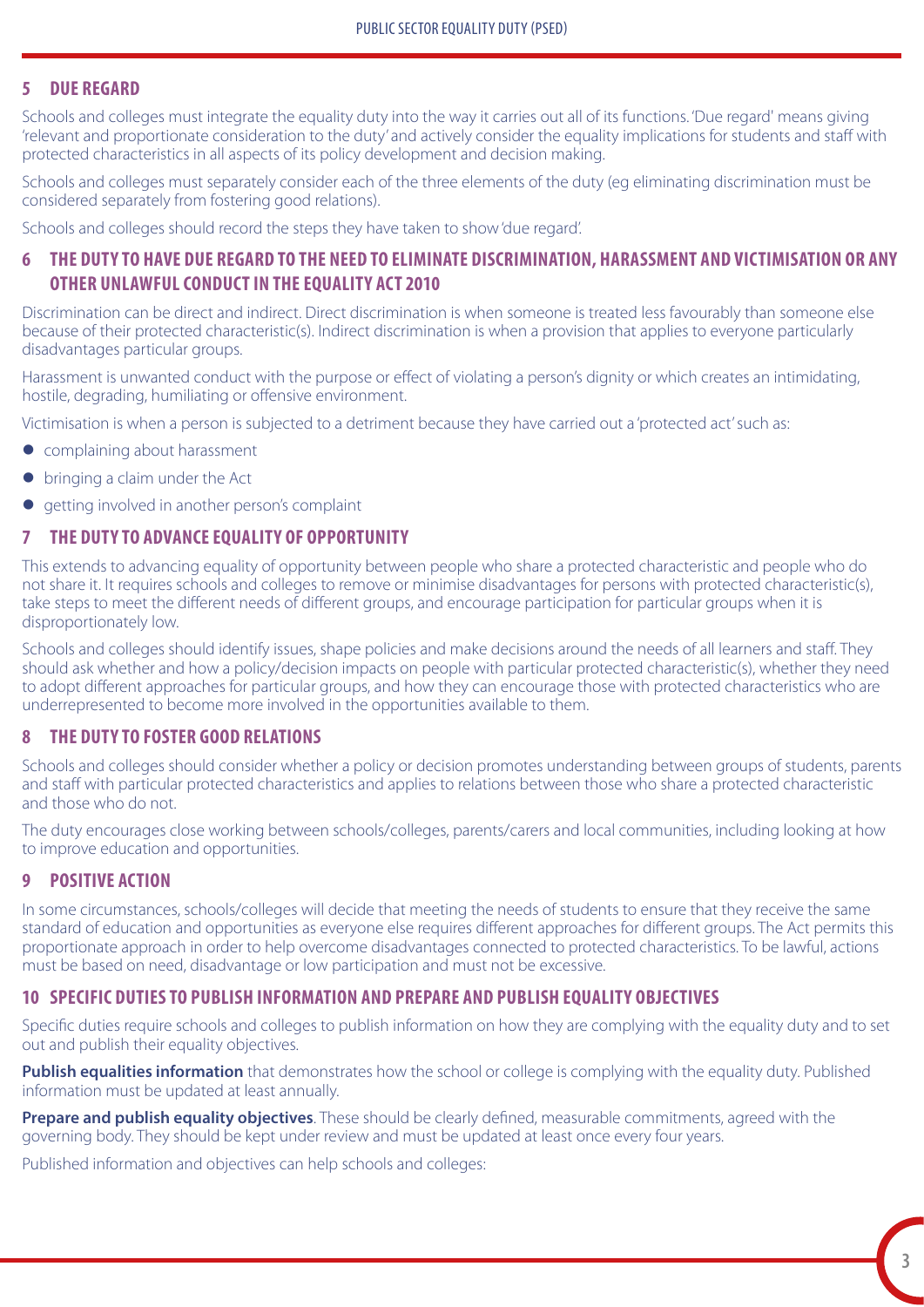- $\bullet$  focus on what their current issues are, becoming more attuned to the needs of different groups
- z determine and demonstrate what it is already doing and what it is planning to do
- promote transparency and increase accountability
- $\bullet$  be used a resource for decision making within the school/college

It is up to individual institutions to decide how they publish the required equality information. The approach should be proportionate and will not be the same for a small primary school as for a large secondary school. The information must be accessible to those in the school community and the public. For most schools and colleges, the simplest approach may be to set up an equalities page on their website where all this information is present or links to it are available.

There is no requirement for schools or colleges to publish a set number of equality objectives. DfE advises setting as many objectives as it believes are appropriate to its size and circumstances; the objectives should fit the institution's needs and be achievable.

Schools and colleges may find it useful to consider why objectives have been chosen, including any relevant consultation and engagement, a short description of what their plans to achieve each objective and how it will demonstrate success.

Developing an action plan can help map activities to achieve each objective but there is no requirement to do so. It is good practice to publish information on progress towards meeting each equality objective.

# **11 SPECIFIC DUTIES AS AN EMPLOYER WITH OVER 150 EMPLOYEES**

Public bodies with over 150 employees must also consider how their activities as employers affect staff in respect of protected characteristics. They must publish information to show that they did this. Schools and colleges should consider:

- make-up of the overall workforce including the roles and seniority of staff and progression rates
- $\bullet$  pay equality issues, including the gender pay gap
- $\bullet$  recruitment and retention rates for staff in respect of protected characteristics
- applications for flexible working and outcomes for staff in respect of protected characteristics
- applications for promotion and outcomes for staff in respect of protected characteristics
- CPD and other learning opportunities for staff in respect of protected characteristics
- grievances and disciplinary issues for staff in respect of protected characteristics

The school or college must not discriminate against potential employees or existing employees in respect of benefits, facilities and services it offers, including training opportunities, promotion or dismissal. There are specific exceptions to the religion or belief provisions of the Act for schools designated as having a religious character.

Employers are not required to hold information about all of the protected characteristics of staff to fulfil this duty. Indeed, any data about a staff member's race, ethnicity, religion, health or sexual orientation is defined as 'sensitive' data and requires permission of the staff member to be stored by the school or college. Data pertaining to sex and age is not deemed to be sensitive and can be held without consent.

Individual school and colleges should decide what information is necessary to demonstrate their compliance with the duty.

Published information may also include details of policies, training and programmes designed to address equality within the workforce alongside any other information, such as staff surveys.

## **12 HOW OFSTED MAKES JUDGEMENTS ON EQUALITIES**

Ofsted's **[Education Inspection Framework 2019](https://www.gov.uk/government/publications/education-inspection-framework)** is clear that it expects all learners to receive a high-quality, ambitious education. Inspectors will assess the extent to which the provider complies with the relevant legal duties as set out in the Act including the PSED. Parts of the framework particularly relevant to equalities are reproduced as follows:

## **Quality of education**

- Leaders take on or construct a curriculum that is ambitious and designed to give all learners, particularly the most disadvantaged and those with special educational needs and/or disabilities (SEND) or high needs, the knowledge and cultural capital they need to succeed in life.
- The provider has the same academic, technical or vocational ambitions for almost all learners. Where this is not practical for example, for some learners with high levels of SEND – its curriculum is designed to be ambitious and to meet their needs.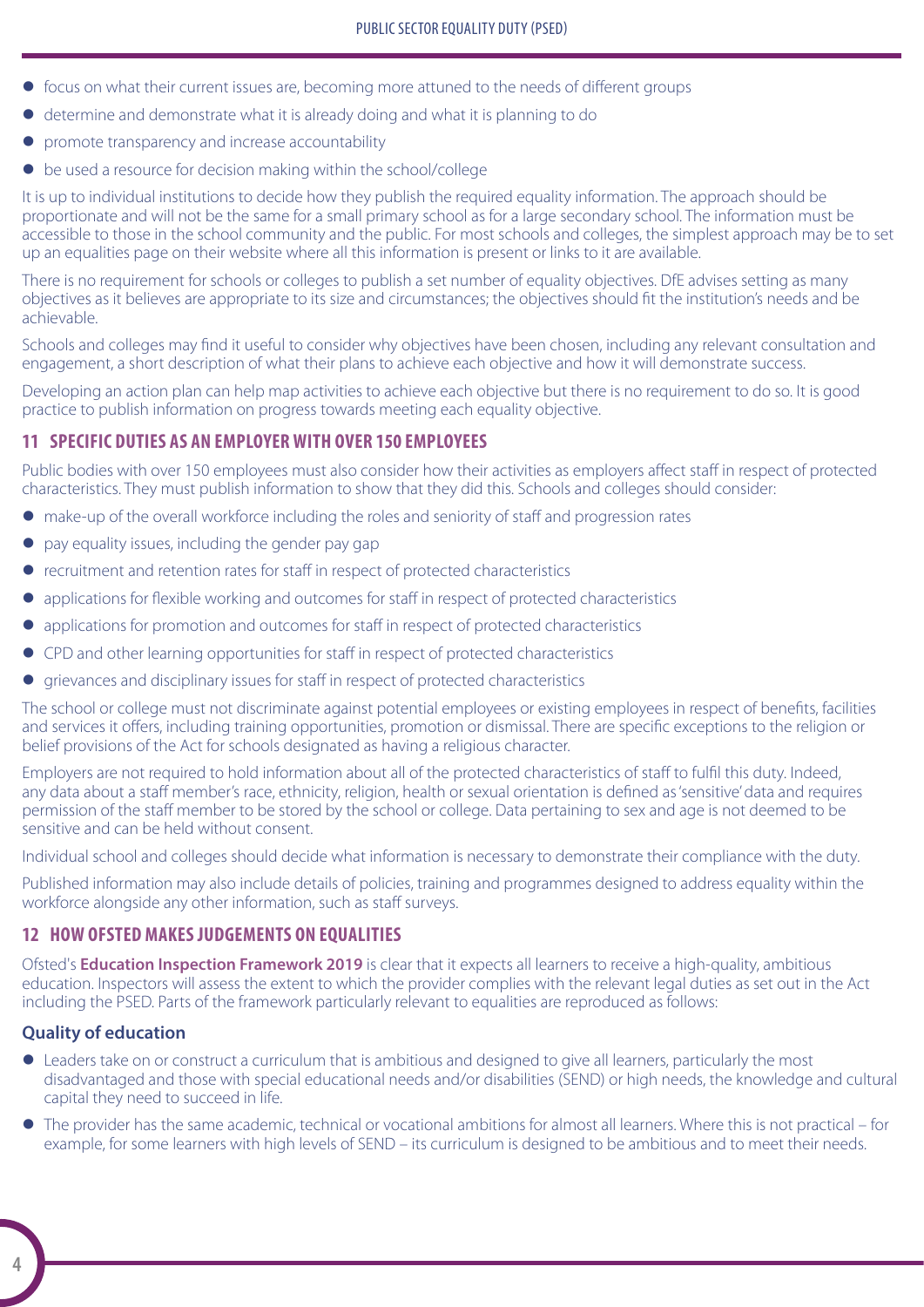#### **Behaviour and attitudes**

• Relationships among learners and staff reflect a positive and respectful culture. Leaders, teachers and learners create an environment where bullying, peer-on-peer abuse or discrimination are not tolerated. If they do occur, staff deal with issues quickly and effectively, and do not allow them to spread.

#### **Personal development**

The provider prepares learners for life in modern Britain by: – equipping them to be responsible, respectful, active citizens who contribute positively to society − developing their understanding of fundamental British values − developing their understanding and appreciation of diversity – celebrating what we have in common and promoting respect for the different protected characteristics as defined in law.

### **Leadership and management**

- Leaders have a clear and ambitious vision for providing high-quality, inclusive education and training to all. This is realised through strong, shared values, policies and practice.
- Leaders aim to ensure that all learners complete their programmes of study. They provide the support for staff to make this possible and do not allow gaming or off-rolling.
- $\bullet$  Leaders engage effectively with learners and others in their community, including where relevant parents, carers, employers and local services.
- Those with responsibility for governance ensure that the provider fulfils its statutory duties, for example under the Equality Act 2010, and other duties, for example in relation to the 'Prevent' strategy and safeguarding and promoting the welfare of learners.

## **13 SOME EXPLORATORY QUESTIONS TO HELP PROMOTE BEST PRACTICE**

- $\bullet$  Are we confident that we are actively promoting equalities?
- Have we published information on how we are complying with the equality duty, and set and published our equalities objective/s? How are we doing against our objective/s? How do we evidence this?
- Are we regularly considering and recording the assessment we have made about the equalities impact of our key decisions and policies? Do we need to assess any recent decisions against the equalities duty?
- $\bullet$  How do we deal with incidences of bullying, peer-on-peer abuse or discrimination and what processes do we have to learn from these experiences and to monitor the impact in respect of protected characteristics?
- $\bullet$  Have we considered the equalities impact of our curriculum and the activities we offer?
- $\bullet$  Are we monitoring the way that exclusions and behaviour sanctions impact on learners with respect to protected characteristics?
- $\bullet$  Do we have any concerns that in our commitment to be sensitive to the community we serve, we may be breaching curriculum breadth and/or compromising our equality duty?
- If/where we have chosen to segregate lessons, assemblies or other activities on the basis of, for example, gender, can we justify this on secure educational grounds? Do students understand the educational reasons for any segregation?
- z Is our uniform policy (including policies on hair) sensitive to the needs of all students and do we act reasonably to accommodate these needs, without compromising important policies, such as safety or discipline?
- Are we confident that our religious education curriculum is appropriate, complies with the local SACRE (for non-faith schools), and prepares students for life in a diverse world?
- z Do we prepare students for life in modern Britain? Do we develop their understanding of fundamental British values? Do we develop their understanding and appreciation of diversity? Do we celebrate what we have in common and promote respect for the different protected characteristics?

See also Ofsted's **[Character Education Framework](https://www.gov.uk/government/publications/character-education-framework)**.